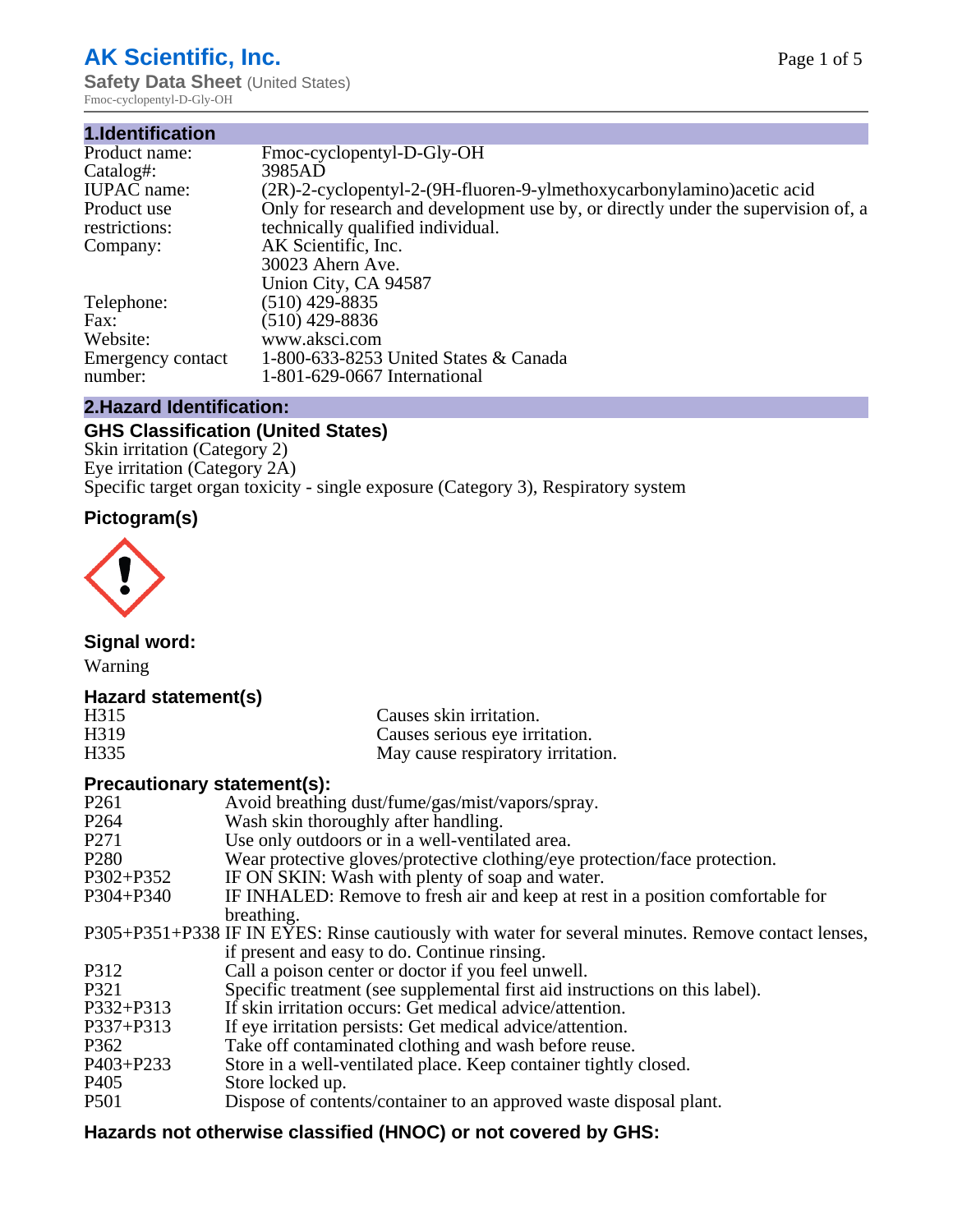#### None

## **3.Composition/Information on Ingredients**

Synonyms: Fmoc-D-cyclopentylglycine CAS#: 136555-16-3 Purity: 98% (HPLC)<br>EC: Not available. Not available.

## **4. First Aid Measures**

**General Information:** Immediately remove any clothing contaminated by the product. Move out of dangerous area. Consult a physician and show this safety data sheet.

**Inhalation:** Move person to fresh air. If not breathing, give artificial respiration. If breathing is difficult, give oxygen. Obtain medical aid.

**Skin contact:** Immediately flush skin with running water for at least 15 minutes while removing contaminated clothing and shoes. Wash clothing before reuse. Obtain medical aid immediately. **Eye contact:** Immediately flush open eyes with running water for at least 15 minutes. Obtain medical aid immediately.

**Ingestion:** Do NOT induce vomiting without medical advice. Rinse mouth with water. Never administer anything by mouth to an unconscious person. Obtain medical aid immediately.

**Most important symptoms and effects, both acute and delayed:** No further information available. Please see sections 2 and 11.

**Indication of any immediate medical attention and special treatment needed:** No further information available.

## **5. Fire Fighting Measures**

**Suitable extinguishing media:** Use water spray, dry chemical, carbon dioxide, or chemical foam. **Specific hazards arising from the chemical:** Carbon oxides, Nitrogen oxides.

**Advice for firefighters:** As in any fire, wear a NIOSH-approved or equivalent, pressure-demand, self-contained breathing apparatus and full protective gear. During a fire, irritating and highly toxic gases may be generated by thermal decomposition or combustion.

## **6. Accidental Release Measures**

**Personal precautions, protective equipment and emergency procedures:** Wear protective equipment and keep unprotected personnel away. Ensure adequate ventilation. Remove all sources of ignition. Prevent further leak or spill if safe to do so. For personal protective equipment, please refer to section 8.

**Environmental precautions:** Do not let product enter drains, other waterways, or soil.

**Methods and materials for containment and cleaning up:** Prevent further leak or spill if safe to do so. Vacuum, sweep up, or absorb with inert material and place into a suitable disposal container. Consult local regulations for disposal. See section 13 for further disposal information.

## **7. Handling and Storage**

**Precautions for safe handling:** Avoid contact with skin, eyes, and personal clothing. Wash hands thoroughly after handling. Avoid breathing fumes. Use only with adequate ventilation. Wear suitable protective clothing, gloves, and eye/face protection. Keep away from sources of ignition. Minimize dust generation and accumulation. Keep container tightly closed. Open and handle container with care. Do not eat, drink, or smoke while handling.

**Conditions for safe storage, including any incompatibilities:** Store in a tightly-closed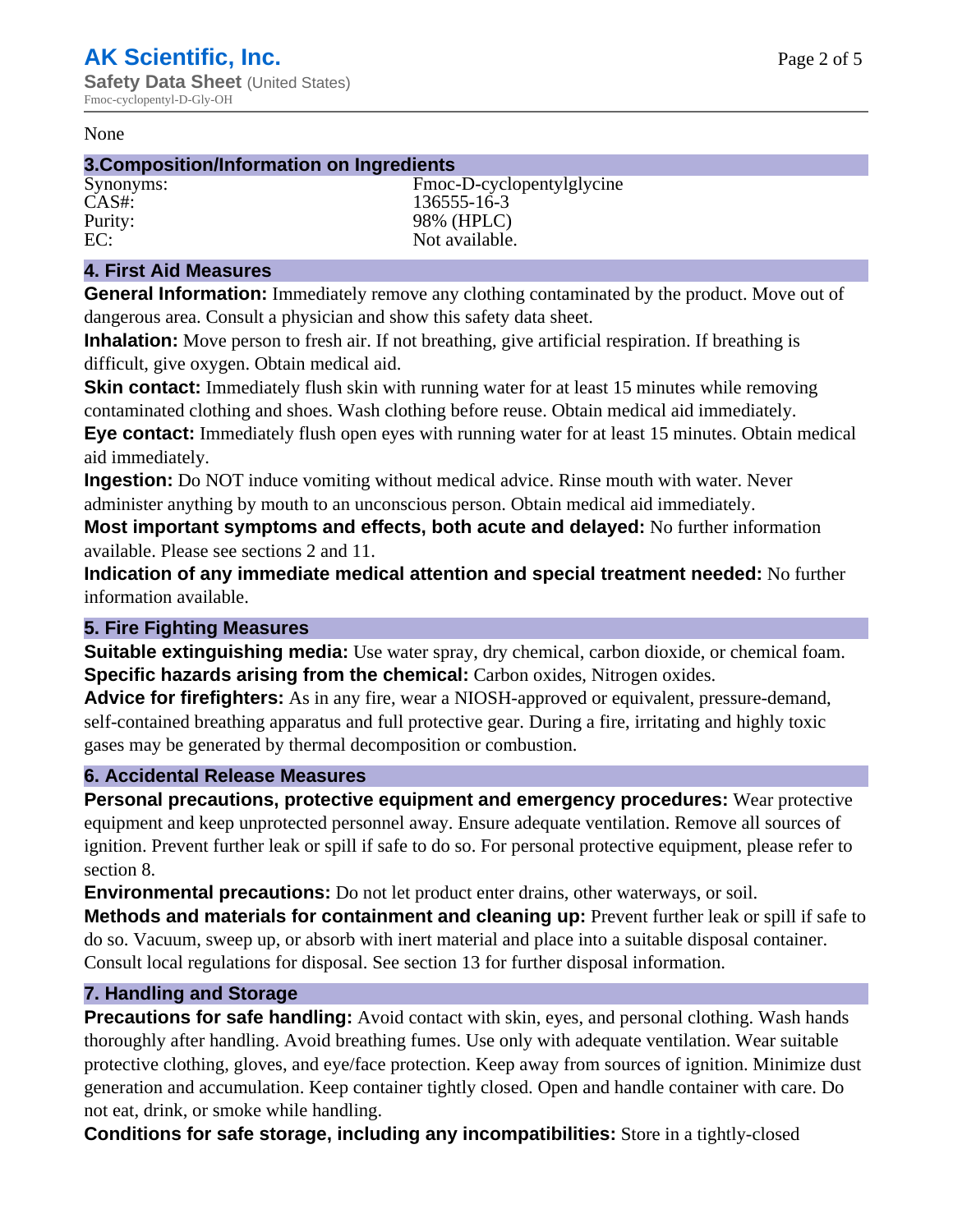container when not in use. Store in a cool, dry, well-ventilated area away from incompatible substances. Keep away from sources of ignition.

#### **8. Exposure Controls/Personal Protection**

#### **Exposure limits:**

| <b>OSHA PEL:</b>  | Not available. |
|-------------------|----------------|
| NIOSH REL:        | Not available. |
| <b>ACGIH TLV:</b> | Not available. |

**Appropriate engineering controls:** Avoid contact with skin, eyes, and clothing. Wash hands before breaks and immediately after handling the product. Facilities storing or utilizing this material should be equipped with an eyewash fountain. Use adequate general and local exhaust ventilation to keep airborne concentrations low.

#### **Personal protection**

| Eyes:        | Based on an evaluation of the eye or face hazards present, wear chemical splash-resistant<br>safety glasses or goggles with side protection. A face shield may be appropriate in some |
|--------------|---------------------------------------------------------------------------------------------------------------------------------------------------------------------------------------|
|              | workplaces. Use eyewear tested and approved under appropriate government standards<br>such as OSHA 29 CFR 1910.133 or EU EN166.                                                       |
| Hands:       | Wear gloves selected based on an evaluation of the possible hazards to hands and skin,                                                                                                |
|              | the duration of use, the physical conditions of the workplace, and the chemical resistance                                                                                            |
|              | and physical properties of the glove material.                                                                                                                                        |
|              | Skin and body: Protective clothing must be selected based on the hazards present in the workplace, the                                                                                |
|              | physical environment, the duration of exposure, and other factors. No fabric can provide                                                                                              |
|              | protection against all potential hazards; therefore it is important to select the appropriate                                                                                         |
|              | protective clothing for each specific hazard. At the minimum, wear a laboratory coat and                                                                                              |
|              | close-toed footwear.                                                                                                                                                                  |
| Respiratory: | Respirators are not a substitute for accepted engineering control measures such as<br>enclosure or confinement of the operation, general and local ventilation, and substitution      |
|              | of less toxic materials. When respiratory personal protective equipment is appropriate                                                                                                |
|              | based on an assessment of respiratory hazards in the workplace, use a NIOSH- or                                                                                                       |
|              | CEN-certified respirator.                                                                                                                                                             |

| 9. Physical and Chemical Properties |                       |
|-------------------------------------|-----------------------|
| <b>Physical State:</b>              | White powder          |
| Molecular Formula:                  | C22H23NO4             |
| Molecular Weight:                   | 365.42                |
| Odor:                               | Not available.        |
| pH:                                 | Not available.        |
| <b>Boiling Point Range:</b>         | Not available.        |
| Freezing/Melting Point:             | Not available.        |
| <b>Flash Point:</b>                 | Not available.        |
| <b>Evaporation Rate:</b>            | Not available.        |
| Flammability(solid,gas):            | Please see section 2. |
| <b>Explosive limits:</b>            | Not available.        |
| Vapor Pressure:                     | Not available.        |
| Vapor Density:                      | Not available.        |
| Solubility:                         | Not available.        |
| <b>Relative Density:</b>            | Not available.        |
| Refractive Index:                   | Not available.        |
| Volatility:                         | Not available.        |
| <b>Auto-ignition Temperature:</b>   | Not available.        |
| <b>Decomposition Temperature:</b>   | Not available.        |
| <b>Partition Coefficient:</b>       | Not available.        |

# **10. Stability and Reactivity**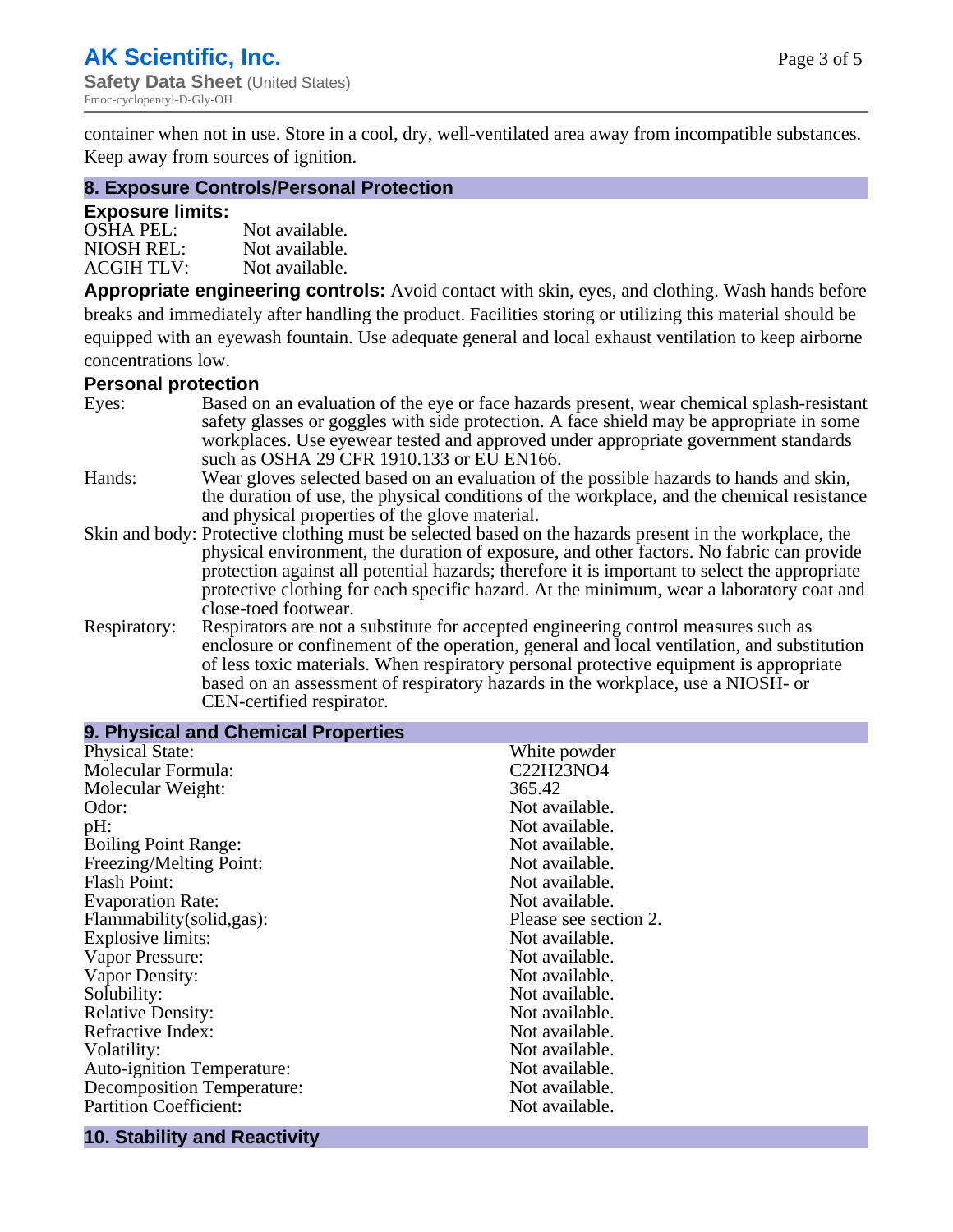| Reactivity:                         | Not available.                                       |
|-------------------------------------|------------------------------------------------------|
| Chemical stability:                 | Stable under recommended temperatures and pressures. |
| Possibility of hazardous reactions: | Not available.                                       |
| Conditions to avoid:                | Dust generation.                                     |
| Incompatible materials:             | Strong oxidizing agents.                             |
| Hazardous decomposition products:   | Carbon oxides, Nitrogen oxides.                      |
|                                     |                                                      |

#### **11. Toxicological Information**

| RTECS#                                         | Not available.                                      |
|------------------------------------------------|-----------------------------------------------------|
| Acute toxicity:                                | Not available.                                      |
| Routes of exposure:                            | Inhalation, eye contact, skin contact, ingestion.   |
| Symptoms related to the physical, chemical and | Skin contact may result in inflammation             |
| toxicological characteristics:                 | characterized by itching, scaling, reddening,       |
|                                                | blistering, pain or dryness. Eye contact may result |
|                                                | in redness, pain or severe eye damage. Inhalation   |
|                                                | may cause irritation of the lungs and respiratory   |
|                                                | system. Overexposure may result in serious illness  |

or death.

#### **Carcinogenicity**

| IARC: | Not classified.                                                                                       |
|-------|-------------------------------------------------------------------------------------------------------|
| NTP:  | Not listed.                                                                                           |
| OSHA: | Not listed.                                                                                           |
|       | Acute toxic effects: Inflammation of the eye is characterized by redness, watering, and itching. Skin |
|       | inflammation is characterized by itching, scaling, reddening, or, occasionally,                       |
|       | blistering.                                                                                           |

| <b>12. Ecological Information</b> |                |  |
|-----------------------------------|----------------|--|
| Ecotoxicity:                      | Not available. |  |
| Persistence and degradability:    | Not available. |  |
| Bioaccumulative potential:        | Not available. |  |
| Mobility in soil:                 | Not available. |  |
| Other adverse effects:            | Not available. |  |

#### **13. Disposal Considerations**

Disposal of waste: Chemical waste generators must determine whether a discarded chemical is classified as hazardous waste. US EPA guidelines for the classification determination are listed in 40 CFR 261.3. Additionally, waste generators must consult state and local hazardous waste regulations to ensure complete and accurate classification. Observe all federal, state and local regulations when disposing of the substance.

Disposal of packaging: Do not reuse containers. Dispose of as unused product.

| <b>14. Transportation Information</b> |                |
|---------------------------------------|----------------|
| <b>DOT (United States)</b>            |                |
| UN number:                            | Not hazmat     |
| Proper shipping name:                 | Not available. |
| Transport hazard class:               | Not available. |
| Packing group:                        | Not available. |
| <b>IATA</b>                           |                |
| <b>UN Number:</b>                     | Not DG         |
| Proper shipping name:                 | Not available. |
| Transport hazard class:               | Not available. |
| Packing group:                        | Not available. |